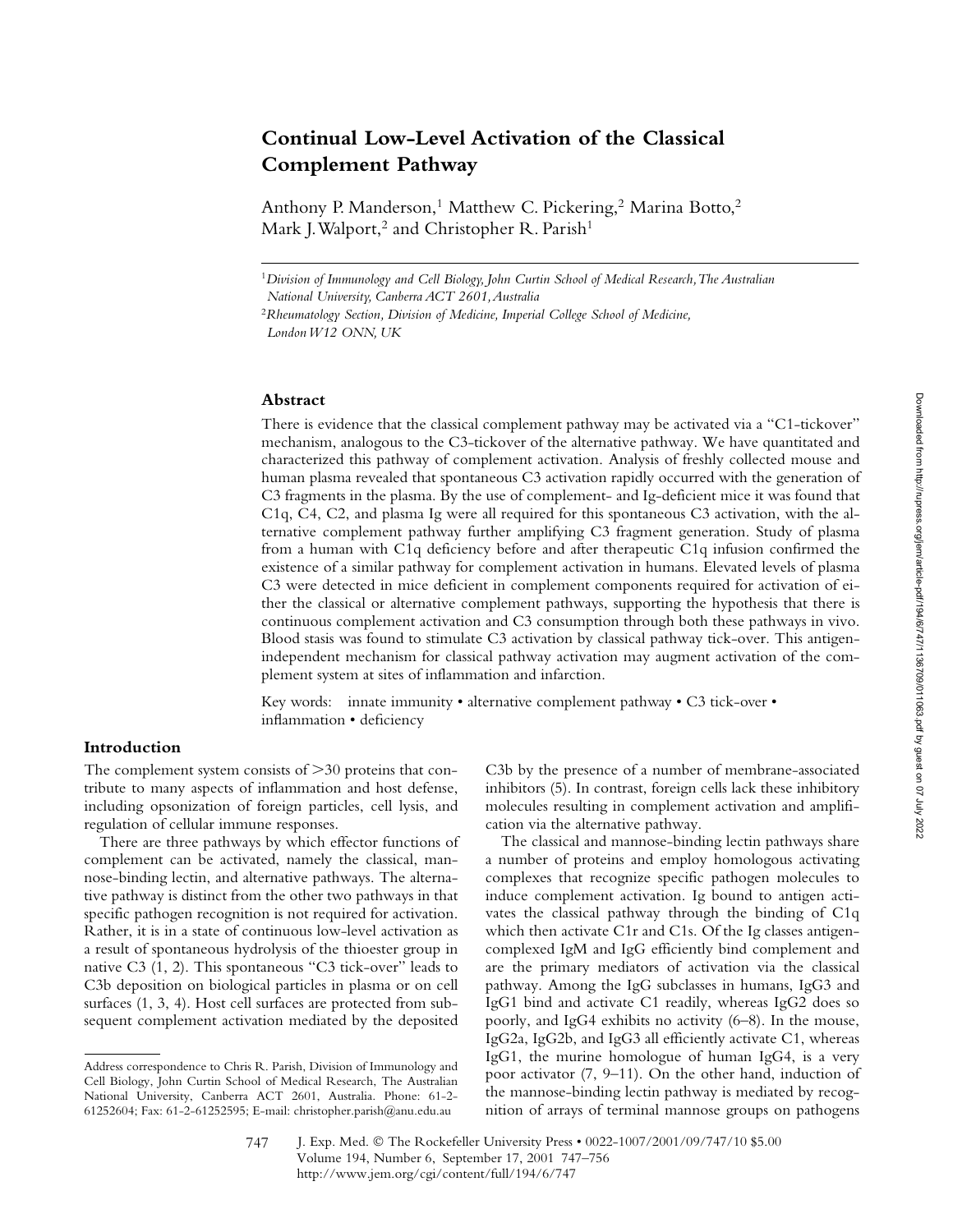by mannose-binding lectin (MBL)\* (12, 13). MBL is a C-type lectin (14), structurally similar to C1q which, on binding its ligand, activates two serine proteases, MBLassociated serine protease-1 (MASP-1) (15, 16) and MASP-2 (17, 18), which in turn activate the classical pathway complement proteins C4 and C2.

Consumption of complement with activation of C3 is known to occur ex vivo in blood from most species. For example, mouse complement is considered labile and weak as clotting mouse blood at room temperature leads to substantial losses in hemolytic complement activity (19), and cleavage of C3 (10). However, despite the widespread knowledge that C3 activation occurs in blood ex vivo, the molecular basis of this spontaneous activation of complement has not been delineated.

In this paper we demonstrate that continuous activation of complement occurs via the classical pathway in the blood and plasma of mice and humans both in vitro and in vivo. Activation of complement appears to be mediated by soluble Ig, largely IgG, and results in the generation of C3 fragments in the plasma.

#### **Materials and Methods**

*Mice.* C57BL/6 and recombinase-activating gene 2–deficient mice  $(RAG^{-/-})$  on a C57BL/6 background were used between 6–20 wk old and were housed under specific pathogen-free conditions at the John Curtin School of Medical Research (JCSMR). C1q-knockout (C1qa<sup>-/-</sup>) (20), C4<sup>-/-</sup> (21, 22), factor B knockout  $(Bf^{-/-})$ , and H2-Bf,C2<sup>-/-</sup> mice (23) were all generated as previously described. Mice were bred onto a C57BL/6 background and maintained under specific pathogen-free conditions at the Biological Services Unit, Hammersmith Hospital, London. At the time of their use the mice were 8–12 wk old. All animal experiments reported in this paper were approved by the Australian National University Animal Experimentation Ethics Committee, and experiments performed at Hammersmith Hospital were carried out according to institutional guidelines.

*Blood and Plasma Isolation.*  $C57BL/6$ ,  $RAG^{-/-}$ ,  $C4^{-/-}$ ,  $Bf^{-/-}$ ,  $H2-Bf$ ,  $C2^{-/-}$ , and  $C1qa^{-/-}$  mice were exsanguinated from the chest cavity immediately after death of the mice by  $CO<sub>2</sub>$  administration. The blood was collected directly into the anticoagulant heparin (5 U/ml) or hirudin (50 U/ml) and used in experiments ex vivo. Plasma was then isolated from the blood by centrifugation (800  $g$ , 5 min, 4<sup>o</sup>C) to remove cells, and stored at 4<sup>o</sup>C until use. All mouse plasma was used within 2 h of collection.

Blood was collected from normal and C1q-deficient humans into heparin (5 U/ml), hirudin (50 U/ml), or heparin and 2 mM EDTA, pH 8.0. Plasma was then isolated from the blood by centrifugation (800  $g$ , 5 min, 4 $^{\circ}$ C) to remove cells, and either stored at  $4^{\circ}$ C or in frozen aliquots ( $-70^{\circ}$ C) until use. Blood was also collected, as above, from a C1q-deficient patient immediately after the therapeutic intravenous infusion of 400 ml of Octaplas (solvent/detergent treated human plasma; Octapharma Ltd.), and the plasma stored at  $-70^{\circ}$ C until use.

*Cell Preparation.* Spleen cell suspensions were prepared from C57BL/6 mice by gentle dissociation of the spleen between two

frosted slides into PBS/0.1% BSA, followed by uptake of the cell suspension once into a syringe through a 26 g needle. Cells were then pelleted (500  $g$ , 5 min), before resuspension in Tris/NH<sub>4</sub>Cl (17 mM Tris, 140 mM NH4Cl, pH 7.2) to lyse erythrocytes. The cell suspension was then incubated at room temperature for 5 min before washing the cells twice in PBS/0.1% BSA (500 *g*, 5 min), and finally the cells were resuspended in PBS/0.1% BSA at  $2.5 \times 10^6$  cells per ml and stored on ice.

Raji cells were provided by Hilary Warren (Canberra Hospital, Canberra, Australia) and cultured in RPMI 1640 supplemented with 10% FCS and antibiotics (120 mg/liter penicillin; 200 mg/liter streptomycin; and 200 mg/liter neomycin). For the in vitro complement assays the Raji cells were harvested and resuspended in PBS/0.1% BSA at 2.5  $\times$  10<sup>6</sup> cells per ml and stored on ice until use.

*Ex Vivo Assay of Complement Activation.* In some experiments, after collection into heparin (5 U/ml) or hirudin (50 U/ml) to prevent blood clotting, the blood was immediately aliquoted into 100- $\mu$ l volumes and incubated at 37°C for up to 60 min. At different time points tubes were removed from the water bath, 2 ml of 500 mM EDTA, pH 8.0, added (10 mM final concentration), and the samples placed on ice. To induce immune complex (IC) formation 20 mg/ml rabbit anti–mouse Ig (Dako) was added to blood aliquots before incubation. Control blood was collected directly into EDTA (10 mM). Blood samples were then centrifuged  $(800 \text{ g}, 5 \text{ min})$  to collect the plasma.

Complement activity was restored in frozen EDTA-containing human plasma samples (i.e., plasma containing 5 U/ml heparin, 2 mM EDTA) by the addition of exogenous  $Ca^{2+}$  (3 mM final concentration). Aliquots of the recalcified plasma were then incubated for 0, 5, 15, or 30 min at 37°C before the addition of 10 mM EDTA. Variations of this basic assay involved the addition of exogenous purified human C1q (20  $\mu$ g/ml final concentration; Sigma-Aldrich) or Octaplas (final C1q concentration  $\sim$ 20  $\mu$ g/ml; Octapharma Ltd.) to recalcified plasma before incubation at 37<sup>o</sup>C.

*Immunofluorescence Flow Cytometry for Plasma C3 Fragments.* Individual plasma samples (20  $\mu$ l) were added to either 5  $\times$  10<sup>4</sup> splenic lymphocytes (for mouse plasma) or  $5 \times 10^4$  Raji cells (for human plasma) in 96-well v-bottomed plates (Costar) and incubated on ice for 30 min. Plates were then washed three times with PBS/0.1% BSA (300  $g$ , 2 min, 4°C) before incubating the cells for 30 min on ice with C3-specific antibodies. In the case of mouse plasma samples, the splenic lymphocytes were incubated with a polyclonal goat anti–mouse C3-FITC antibody (Cappel; ICN Pharmaceuticals), with the splenic B cells being identified by a monoclonal anti–mouse B220-PE antibody (BD PharMingen). For human plasma samples, Raji cells were incubated with either a polyclonal goat anti–human C3-FITC antibody (Cappel; ICN Pharmaceuticals) or a polyclonal rabbit anti–human C3d-FITC antibody (Dako). Cells were finally washed three times with PBS/ 0.1% BSA (300  $g$ , 2 min, 4°C) before performing two-color flow cytometry using a FACS® (Becton Dickinson). Data from  $2 \times$ 104 cells were analyzed using WinMDI software (Joseph Trotter, Scripps Research Institute, La Jolla, CA). In the case of mouse splenocytes, samples were analyzed by first gating on lymphocytes, based on forward and side scatter, followed by gating for  $B220<sup>+</sup>$  B cells. The relative amount of C3 fragments on the membrane of mouse  $B220<sup>+</sup>$  B cells or Raji cells was assessed on the basis of mean fluorescence intensity (MFI), in arbitrary units.

*Immunoprecipitation and Western Blotting for Plasma C3.* Mouse plasma from ex vivo incubation experiments was diluted 1/250 in PBS  $(2 \mu l)$  plasma per 500  $\mu$ l PBS) in Eppendorf tubes and added to 10 ml of CNBr-activated Sepharose beads (Amersham

<sup>\*</sup>*Abbreviations used in this paper:* HRG, histidine-rich glycoprotein; IC, immune complex; MBL, mannose-binding lectin; MFI, mean fluorescence intensity; RAG, recombinase-activating gene.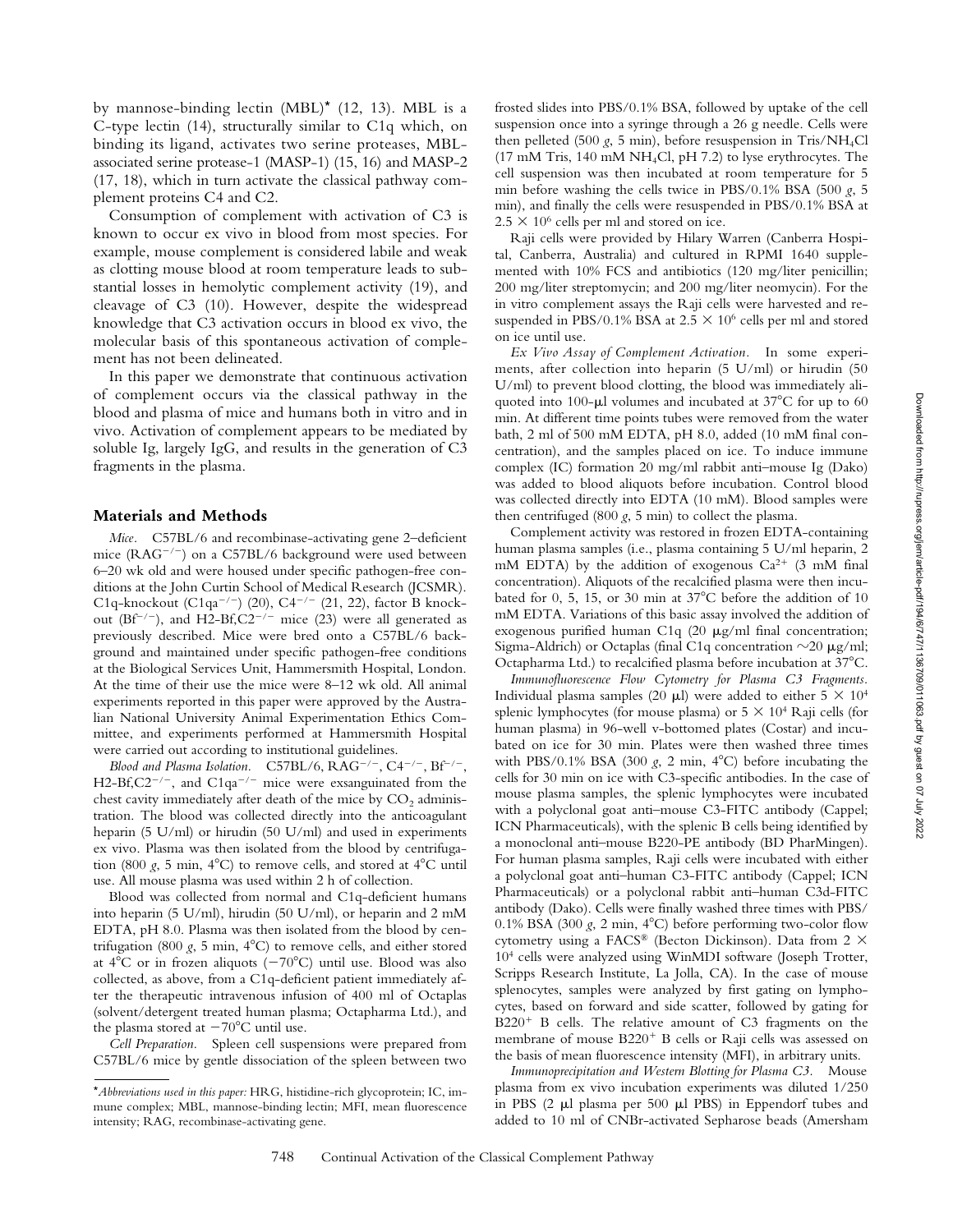Pharmacia Biotech) that had been conjugated with a polyclonal goat anti–mouse C3 antibody. The bead-plasma mixture was incubated at 4C on a rotating wheel for 60 min, before washing of the beads three times with PBS (50 *g*, 20 s) to remove unbound plasma protein. The beads were then resuspended in 50  $\mu$ l of reduced SDS-PAGE sample buffer, and boiled for 5 min to dislodge bound C3 fragments. C3 fragments were resolved on a 10% SDS-PAGE gel (Gradipore), transferred to a nitrocellulose filter (Bio-Rad Laboratories), and the filter was probed with a biotin-conjugated polyclonal goat anti–mouse C3 antibody followed by streptavidin-horseradish peroxidase (HRP; Amersham Pharmacia Biotech). Finally, bands were revealed by enhanced chemiluminescence (ECL; Amersham Pharmacia Biotech).

*Complement Activation in RAG/ Mouse Plasma Reconstituted with Ig.* The following antibodies were used for reconstitution experiments. Mouse myelomas of the following Ig classes and subclasses: IgG1 (MOPC-31c); IgG2a<sub>k</sub> (UPC-10); IgG2a<sub> $\lambda$ </sub> (HOPC-1); IgG2b (MOPC-141); IgG3 (FLOPC-21); IgM (TEPC 183); and IgA (TEPC 15), and mouse mAbs specific for human CD54 (IgG1, HA58), human CD158b (IgG2a<sub>K</sub>, DX27), and rat  $\alpha$ / $\beta$ -TCR (IgG1, RT3). All these antibodies were purchased from Sigma-Aldrich. An IgG1 mAb specific for human CD32 (clone 8.7) (24), both as the whole IgG1 molecule and as a  $F(ab')$ <sub>2</sub> fragment was a kind donation from M. Hulett (John Curtin School of Medical Research). An IgG1 mouse mAb specific for human CD94 (WV2), and IgM mAbs specific for human CD94 (WV4), CD56 (WV5), and CD57 (WV7) were donated by H. Warren, Canberra Hospital, Canberra, Australia.

Blood was collected directly into the anticoagulant heparin (5 U/ml) and then  $100-\mu l$  volumes were aliquoted into Eppendorf tubes containing the different purified Igs (50  $\mu$ g/ml final concentration), as listed above. Control tubes contained PBS instead of the purified Igs, or EDTA to give a final concentration of 10 mM. All tubes were then incubated at 37°C for 10 min before addition of EDTA (10 mM final concentration). Tubes were finally centrifuged (800  $g$ , 5 min) to separate the plasma, the plasma collected, and the amount of C3 fragments in the plasma determined by immunofluorescence flow cytometry (described previously).

*Complement Activation in a Vascular Stasis Model.* Mice were injected intraperitoneally with 100  $\mu$ l of heparin (20 U) in saline and 10 min later killed by  $CO<sub>2</sub>$  administration. Immediately or at various time points after  $CO<sub>2</sub>$  administration the mice were exsanguinated from the chest cavity and the blood collected directly into EDTA (20 mM final concentration). Plasma was then separated by centrifugation (800 *g*, 5 min) and the level of C3 fragments in the plasma determined by immunofluorescence flow cytometry (described previously).

*Complement Levels in Mouse and Human Plasma.* C3 levels in mouse plasma were measured by rocket immuno-electrophoresis as described previously (25). Samples were electrophoresed for 20 h at 15°C in a 1% agarose L gel (Amersham Pharmacia Biotech) containing 3% polyclonal goat anti–mouse C3 antibody (Cappel; ICN Pharmaceuticals) in 0.07 M barbiturate buffer, pH 8.8. Acute phase mouse sera containing a known amount of C3 were used as a standard.

Human plasma C3 and C4 levels were measured by radial immunodiffusion using sheep anti–mouse C3 and sheep anti–mouse C4 antibodies (The Binding Site). Normal human sera containing known amounts of C3 and C4 were used as standards.

*Statistical Analysis.* Data are shown as mean values  $\pm$  standard deviation, unless otherwise stated. Student's *t* test was used for comparisons with differences considered significant when *P*  0.05.

## **Results**

*C3 Fragments Accumulate to High Levels in Plasma Ex Vivo.* In initial experiments it was noted that complement activation, as measured by the generation of C3 fragments, rapidly occurred in heparinized mouse and human plasma incubated in vitro at  $37^{\circ}$ C. C3 fragments were detected by two methods; first by the specific binding of C3 fragments to complement receptor 1 and 2 (CR1/2) on mouse and human B cells in vitro, as detected by immunofluorescence flow cytometry (Fig. 1, A and C), and second by Western blot detection of C3 fragments in mouse plasma (Fig. 1 B). Fig. 1 A shows a histogram of the binding of C3 fragments from mouse plasma incubated for 10 min ex vivo (open histogram) to B cells, with the B cell population being identified by B220 expression. Similarly, Fig. 1 C shows a histogram of the binding of C3 fragments from human plasma incubated for 30 min ex vivo (open histogram) to Raji cells, with bound C3 fragments being detected using antibodies specific for human C3 or the C3 fragment C3d. The binding of the mouse C3 fragments to B cells was dependent on complement receptors as blocking of CR1/2, with the antibody 7E9, prevented binding of the fragments (data not shown).

The presence of C3 fragments in mouse plasma was confirmed by Western blot analysis of the C3 molecule (Fig. 1 B). In Fig. 1 B, lane  $T_0$ , plasma was collected directly into 10 mM EDTA to prevent any complement activation ex vivo. Here, almost all of the C3 observed was in the native state with intact  $\alpha$  and  $\beta$  chains accompanied by only a low level of the 40-kD C3 fragment, C3dg. In contrast, when blood was incubated for 10 min at 37°C ex vivo before addition of EDTA (Fig. 1 B, lane  $T_{10}$ ), then a large increase in the amount of C3dg fragments present was observed, a finding consistent with the flow cytometry data depicted in Fig. 1, A and C.

As heparin was used in most assays, any potential involvement of heparin in spontaneous complement activation was investigated. Blood was collected from normal C57BL/6 mice or normal humans into either heparin, or an alternative anticoagulant, hirudin, which does not modulate complement activity (26). Comparable levels of C3 fragments were detected in human plasma collected in heparin or hirudin, after incubation at  $37^{\circ}$ C for up to 30 min in vitro (data not shown). In contrast, comparison of the mouse blood samples showed approximately a twofold greater level of spontaneous complement activation and C3 fragment generation in the presence of hirudin, compared with that observed in the presence of heparin (Fig. 1 D), showing that, if anything, heparin slightly inhibited the spontaneous complement activation. As a further control for any artefactual effects of the anticoagulant, blood was collected from C57BL/6 mice in the absence of heparin or any other anticoagulant, and after incubation of the blood in vitro, C3 fragments were shown to be present in the serum (data not shown). In addition, it is important to note that formation of the C3 fragments did not require the presence of RBCs or leuko-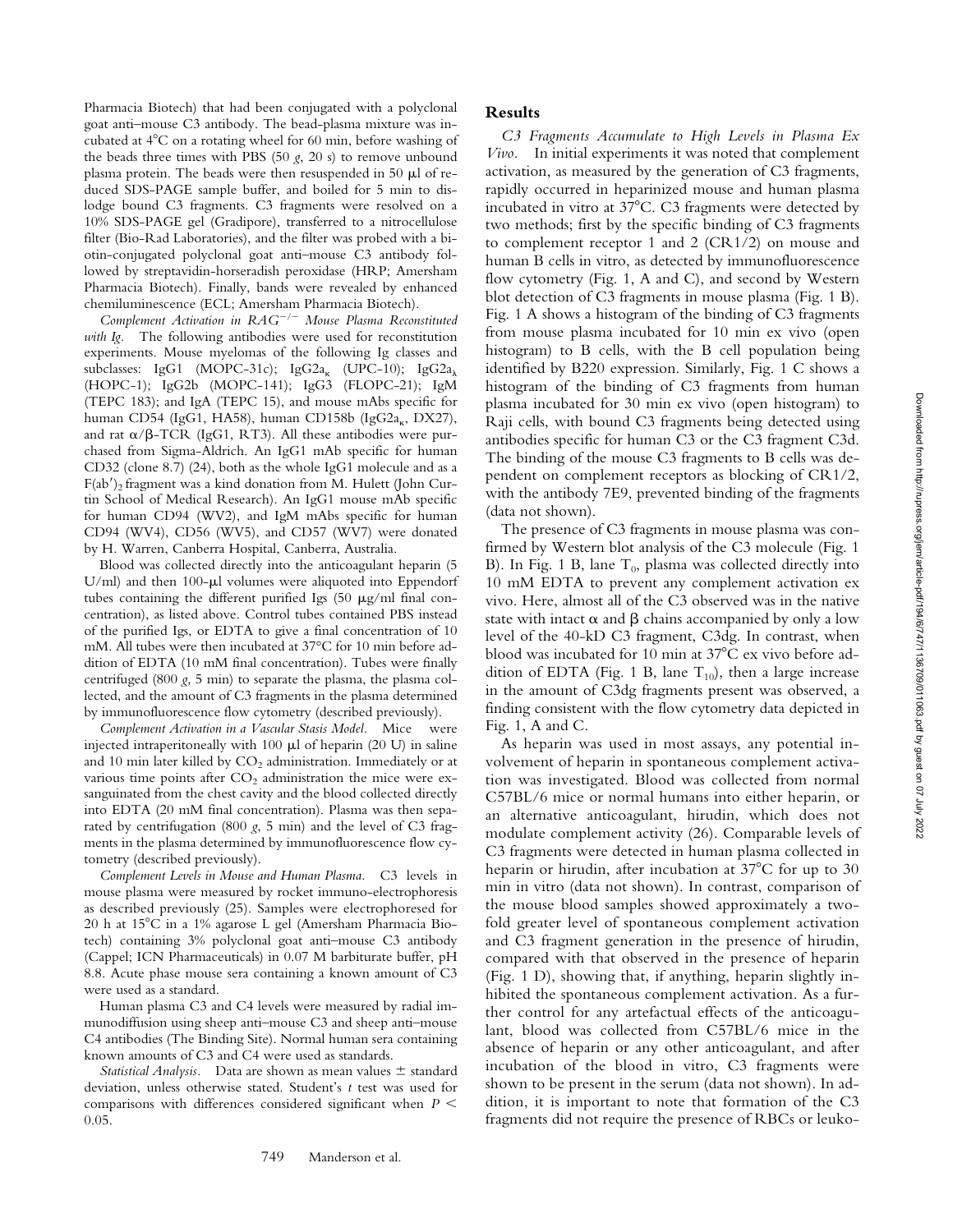

Figure 1. Detection of C3 fragments in mouse and human blood following incubation ex vivo at 37°C. (A) The level of C3 fragments in mouse blood collected directly into heparin and EDTA ( $T_0$ ) or collected into heparin and incubated at 37°C for 10 min before addition of EDTA ( $T_{10}$ ). The histograms represent the amount of C3 fragments detected on B220<sup>+</sup> B cells following incubation of splenic lymphocytes with T<sub>0</sub> plasma (filled histogram) or  $T_{10}$  plasma (open histogram), as measured by immunofluorescence flow cytometry. (B) Western blot analysis of C3 fragments in mouse plasma, as collected in A. C3 was immunoprecipitated from plasma samples with polyclonal anti–mouse C3 antibody conjugated Sepharose beads, and the Western blot was probed with biotin-labeled polyclonal anti–mouse C3 Ab and developed using streptavidin-HRP. Position of intact C3α and C3β chains and the C3dg fragments, that bind to CR1/2 on B cells (A), is indicated. (C) The level of C3 fragments in human blood collected directly into heparin and EDTA ( $T_0$ ) or into heparin and incubated at 37°C for 30 min before addition of EDTA ( $T_{30}$ ). The histograms represent the amount of C3 (solid line) or C3d (broken line) fragments detected on Raji cells after incubation with  $T_0$  plasma (filled histogram) or  $T_{30}$  plasma (open histograms), as measured by immunofluorescence flow cytometry. (D) The rate of formation of C3 fragments in blood from C57BL/6 mice collected into either heparin ( $\square$ ) or hirudin (■) is depicted, as measured by the binding of C3 fragments to B220<sup>+</sup> spleen cells using immunofluorescence flow cytometry, as shown in A. Error bars represent  $\pm$  SD of means of triplicate assays.

cytes as it occurred in plasma in the absence of any cells (data not shown).

We compared the amount of spontaneous C3 consumption that occurred in blood ex vivo with that induced by the presence of ICs. Blood was collected from C57BL/6 mice into heparin (5 U/ml) to prevent clotting in the absence or presence of 50  $\mu$ g/ml of anti-mouse Ig to induce IC formation, and then incubated at  $37^{\circ}$ C for 5 min before the addition of 10 mM EDTA. In the presence of IC a very high level of C3 fragments was generated (MFI =  $160$ ) compared with those spontaneously generated (MFI = 6), demonstrating that spontaneous  $C3$ consumption is slight compared with the level of activation induced by ICs. No C3 fragments were generated in blood from C1q-deficient mice even in the presence of ICs.

*Spontaneous C3 Fragment Formation in Plasma Occurs via the Classical Complement Pathway.* To determine the com-

plement activation pathway responsible for the spontaneous generation of C3 fragments ex vivo, the rate of formation of C3 fragments in blood from normal C57BL/6 mice was compared with that from C1qa<sup>-/-</sup>, C4<sup>-/-</sup>, Bf<sup>-/-</sup>, H2-Bf,  $C2^{-7}$ , and RAG<sup>-/-</sup> mice. Blood was collected from these mice into heparin (5 U/ml) to prevent clotting, and then incubated at  $37^{\circ}$ C for up to 15 min. At different time points EDTA (10 mM) was added to stop complement activity, and then the level of C3 fragments in the plasma of these samples was measured by immunofluorescence flow cytometry. By measuring the mean fluorescence of the B cells for bound C3 the relative level of C3dg fragments in the samples was quantified. Fig. 2 clearly shows that C3 fragments were rapidly generated in plasma from normal C57BL/6 mice. In contrast, there was a complete absence of C3 fragment generation in plasma from  $C1qa^{-/-}$  mice. Table I summarizes the rate of formation of C3 fragments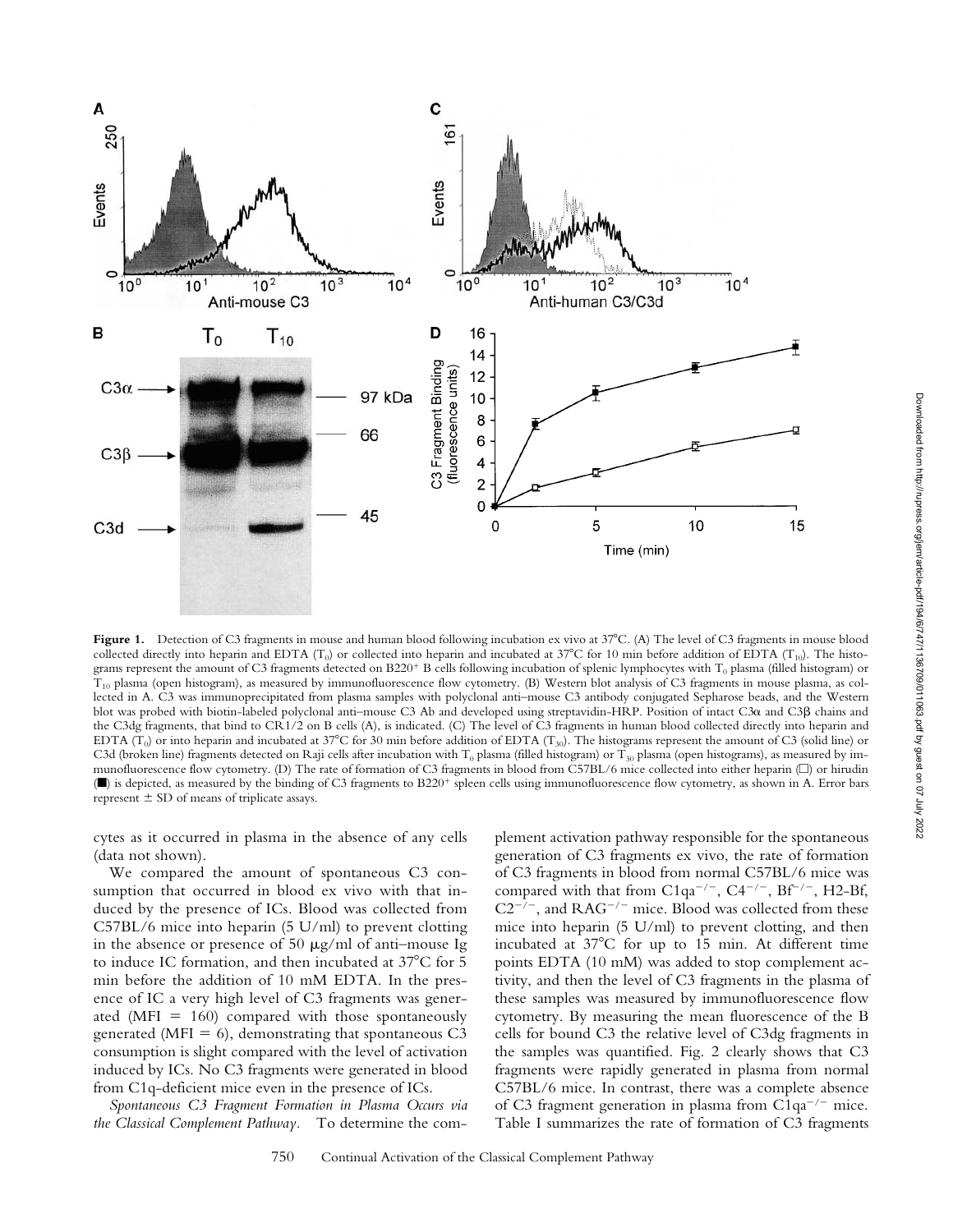

Figure 2. Spontaneous formation of C3 fragments in mouse plasma requires the classical complement pathway. The rate of formation of C3 fragments in heparin-containing plasma from C57BL/6 mice (■), and C1qa<sup>-/-</sup> mice ( $\square$ ) is depicted, as measured by the binding of C3 fragments to B220<sup>+</sup> spleen cells using immunofluorescence flow cytometry, as shown in Fig. 1 A. Error bars represent  $\pm$  SD of means of triplicate assays.

in blood from normal, complement component–deficient, and Ig-deficient mice, and demonstrates a number of important points. First, no C3 fragment production was observed in plasma from C1qa<sup>-/-</sup>, C4<sup>-/-</sup>, and H2-Bf, C2<sup>-/-</sup> mice demonstrating that spontaneous C3 fragment generation involves activation through the classical complement pathway, and not the lectin or alternative pathways. However, in the absence of the alternative complement pathway  $(Bf^{-/-}$  mice) a substantial reduction in the level of C3 fragments was observed (54  $\pm$  26%), suggestive that this pathway is involved in amplification of C3 fragment generation initiated through the classical complement pathway. In addition, the major reduction of C3 fragment generation in the plasma of  $RAG^{-/-}$  mice (16  $\pm$  2%) suggests an important role for plasma Ig in complement activation.

To determine if the classical complement pathway is also responsible for the spontaneous generation of C3 fragments in human blood ex vivo, the rate of formation of C3 fragments was compared in blood from normal and C1q-deficient patients. Blood was initially collected from normal and C1q-deficient humans directly into heparin (5 U/ml) and 2 mM EDTA and the plasma frozen at  $-70^{\circ}$ C until use. The plasma samples were then recalcified by the addition of 3 mM  $Ca^{2+}$ , and incubated for up to 30 min at 37C. We have previously shown that this concentration of  $Ca<sup>2+</sup>$  restored the spontaneous generation of C3 fragments (data not shown). As a control for these experiments spontaneous complement activation was measured in freshly collected heparinized blood from normal patients incubated for 30 min at  $37^{\circ}$ C directly ex vivo and compared with normal plasma collected in heparin and EDTA, frozen, and recalcified with 3 mM  $Ca^{2+}$  before incubation at 37°C. Similar levels of spontaneous complement activation were measured in both fresh and stored samples (data not shown).

Spontaneous complement activation and generation of C3 fragments was absent in plasma from C1q-deficient patients (Fig. 3 A), as observed in  $C1qa^{-/-}$  mice. Addition of

**Table I.** *Spontaneous Formation of C3 Fragments in Mouse Plasma Requires the Classical Complement Pathway and Plasma Ig*

| $5 \text{ min}$ | $10 \text{ min}$ | $15 \text{ min}$         |
|-----------------|------------------|--------------------------|
| $100 \pm 6$     | $100 \pm 5$      | $100 \pm 2$              |
| $1 \pm 1$       | $1 \pm 0$        | $2 \pm 1$                |
| $0 \pm 0$       | $1 \pm 1$        | $1 \pm 1$                |
| $30 \pm 4$      | $22 \pm 14$      | $54 \pm 26$              |
| $4 \pm 4$       | $0 \pm 0$        | $0 \pm 0$                |
| $11 \pm 4$      | $15 \pm 2$       | $16 \pm 2$               |
|                 |                  | In vitro incubation time |

Heparinized blood from normal C57BL/6, complement componentdeficient, and Ig-deficient ( $RAG^{-/-}$ ) mice was incubated for 5, 10, and 15 min ex vivo before the addition of EDTA. Plasma was then collected from the blood samples and the level of C3 fragments generated determined by immunofluorescence flow cytometry, as illustrated in Fig. 1 A. Results are expressed as the percentage of C3 fragments present compared with the level generated in blood from normal C57BL/6 mice. All results are presented as means  $\pm$  SD, and data are representative of at least two separate experiments.

 $20 \mu g/ml$  of purified human C1q to the plasma from the C1q-deficient patients, previously shown to restore  $>$ 80% classical complement pathway activity (data not shown), resulted in the restoration of the ability of the plasma to spontaneously generate C3 fragments to well above that of plasma from normal donors (Fig. 3 A). As controls, exogenous purified C1q was added to plasma from normal humans and did not enhance the level of C3 fragments generated. The plasma from C1q-deficient patients did not contain any detectable levels of anti-C1q antibodies (data not shown). In addition, blood was collected from a C1qdeficient patient who receives regular therapeutic infusions of Octaplas to temporarily replenish the plasma C1q levels (plasma C1q levels  $\sim$ 20  $\mu$ g/ml after infusion). In plasma collected from this C1q-deficient patient, immediately after the infusion of Octaplas, spontaneous generation of C3 fragments was completely restored and to a much higher level than that observed in normal humans (Fig. 3 B). The levels of C3 and C4 were not significantly increased in the patient's plasma after the Octaplas infusion, and the addition of Octaplas to plasma from normal humans in vitro did not enhance the level of spontaneous C3 fragment generation (data not shown).

*Exogenous Ig Activates Complement and Generates C3 Fragments in Plasma from RAG<sup>-/-</sup> Mice.* Plasma from RAG<sup>-/-</sup> mice was reconstituted with purified murine monoclonal Ig in vitro to examine more closely the ability of specific Ig isotypes to activate complement and generate C3 fragments. Table II gives a complete list of the Igs tested and shows a number of important points. First, each monoclonal Ig tested exhibited a highly reproducible ability to activate C3 in  $RAG^{-/-}$  plasma. Second, the Fc portion of IgG appeared to be required for C3 activation as, if this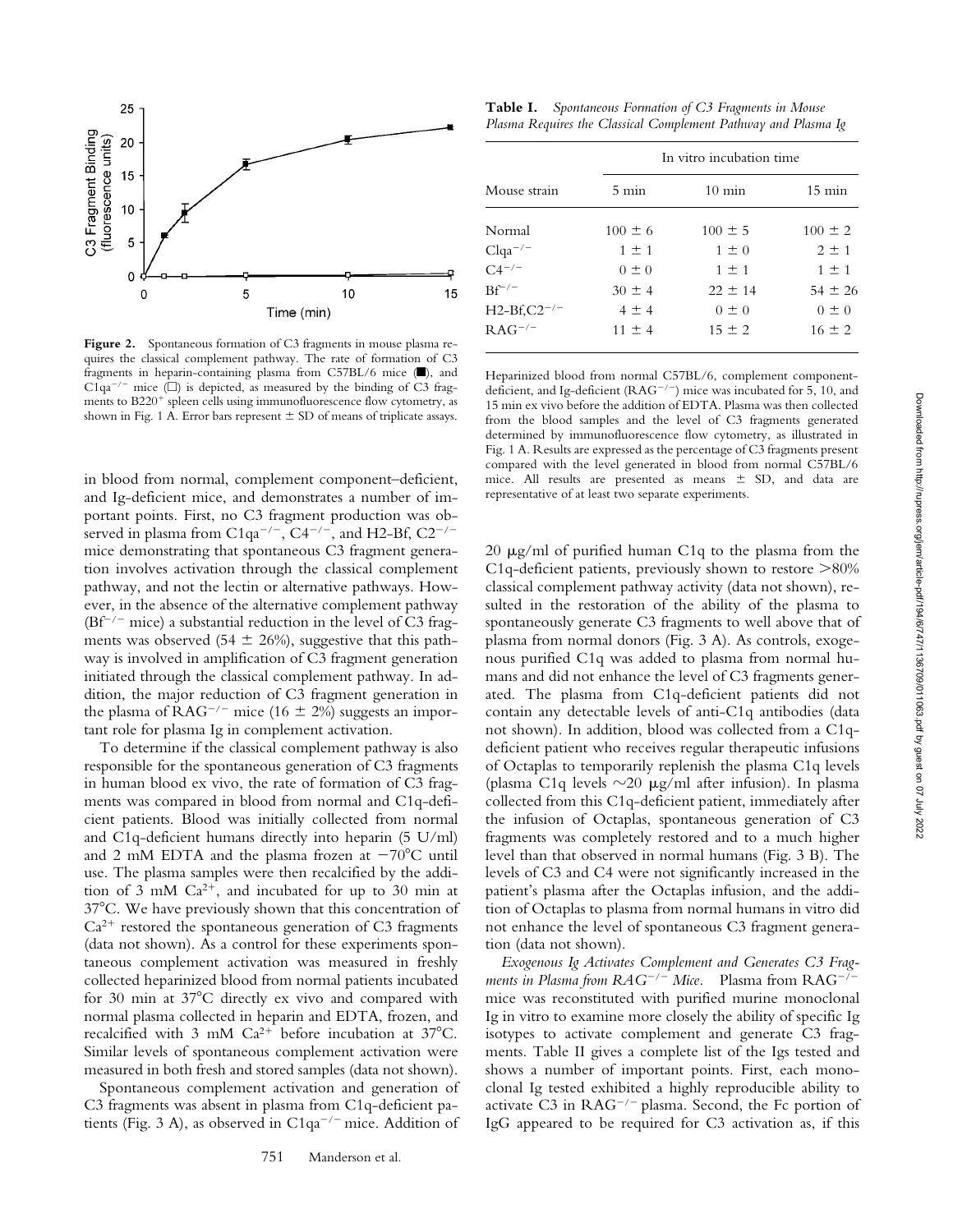

Figure 3. Spontaneous formation of C3 fragments in human plasma is C1q dependent. (A) Plasma from normal and C1q-deficient patients, containing heparin and EDTA, was recalcified and incubated at 37°C for up to 30 min. To some C1q-deficient plasma exogenous purified human C1q (20  $\mu$ g/ml) was added before incubation. The rate of formation of C3 fragments in normal ( $\triangle$ ,  $n = 8$ ), C1q-deficient ( $\square$ ,  $n = 3$ ), and reconstituted C1q-deficient ( $\blacksquare$ ,  $n = 3$ ) plasma is depicted, as measured by the binding of C3 fragments to Raji cells using immunofluorescence flow cytometry, as in Fig. 1 C. (B) The rate of formation of C3 fragments in plasma from normal individuals ( $\triangle$ ,  $n = 8$ ), and a C1q-deficient patient before (□) and immediately after (■) infusion of Octaplas. All results are represented as means  $\pm$  SD.

portion was removed from IgG1, it lost its ability to activate complement and generate C3 fragments in plasma. Third, all of the monoclonal IgGs tested were able to activate complement although there was considerable variation in activity both between isotypes and even within the isotypes tested. For example, the two Ig $G2a_{\kappa}$  samples tested were both able to activate complement very efficiently compared with IgG2b. However, comparison between the IgG2a<sub> $\kappa$ </sub> and IgG2a<sub> $\lambda$ </sub> samples tested showed a 10–20-fold difference in the efficiency of complement activation and generation of C3 fragments. This result not only shows variation within the IgG2a isotype but also suggests that light-chain type may have an effect on the efficiency of C3 activation. Finally, all three IgM samples tested were only poor activators and one was unable to activate complement, suggesting that IgG probably plays a more important role in this phenomenon than IgM.

All myeloma preparations were analyzed by fast performance liquid chromatography (FPLC) to ensure that no Ig aggregates were present before use, and some preparations were also centrifuged (10 min, 20,000 *g*) to remove large aggregates, a procedure that was shown to have little or no

**Table II.** *Ability of Different Mouse Igs to Induce C3 Fragment Generation in Plasma from RAG/ Mice*

| Mouse Ig          |           |                 |                                       | Percent<br>increase<br>in C3<br>fragments |
|-------------------|-----------|-----------------|---------------------------------------|-------------------------------------------|
| isotype           | Source    | Clone           | Specificity                           | generated                                 |
| IgG1              | Hybridoma | 8.7             | Human CD32                            | $69 \pm 22$                               |
| $F(ab)'$ , IgG1   | Hybridoma | 8.7             | Human CD32                            | $5 \pm 5$                                 |
| IgG1              | Myeloma   | MPOC-31c        | Unknown                               | $78 \pm 13$                               |
| IgG1              | Hybridoma | WV <sub>2</sub> | Human CD94                            | $154 \pm 8$                               |
| IgG1              | Hybridoma | R73             | $\text{Rat} \alpha/\beta \text{ TCR}$ | $182 \pm 14$                              |
| IgG1              | Hybridoma | <b>HA58</b>     | Human CD54                            | $388 \pm 32$                              |
| $IgG2a_{\kappa}$  | Myeloma   | $UPC-10$        | $\beta$ -2-6 fructosan                | $734 \pm 71$                              |
| $IgG2a_{\kappa}$  | Hybridoma | DX27            | Human CD158b                          | $315 \pm 18$                              |
| $IgG2a_{\lambda}$ | Myeloma   | $HOPC-1$        | Unknown                               | $34 \pm 11$                               |
| IgG2b             | Myeloma   | MOPC-141        | Unknown                               | $36 \pm 15$                               |
| IgG3              | Myeloma   | FLOPC-21        | Unknown                               | $170 \pm 8$                               |
| IgM               | Myeloma   | <b>TEPC 183</b> | Unknown                               | $\theta$                                  |
| IgM               | Hybridoma | WV4             | Human CD94                            | $67 \pm 6$                                |
| IgM               | Hybridoma | WV <sub>5</sub> | Human CD56                            | $82 \pm 6$                                |
| IgM               | Hybridoma | WV7             | Human CD57                            | $61 \pm 6$                                |
| IgA               | Myeloma   | TEPC 15         | Phosphoryl<br>choline                 | $\theta$                                  |

Heparinized blood from  $RAG^{-/-}$  mice was added to purified Igs (50  $\mu$ g/ml) and incubated for 10 min ex vivo before the addition of 10 mM EDTA. Plasma was then collected from the blood samples and the level of C3 fragments generated determined by immunofluorescence flow cytometry, as illustrated in Fig. 1 A. Results are expressed as percentage increase in C3 fragments compared to normal heparinized RAGplasma. Errors represent  $\pm$  SD of mean of triplicate assays, and data are representative of at least two separate experiments.

effect on their ability to spontaneously activate complement (data not shown).

*C3 Fragments Are Formed and Accumulate in Blood within the Circulation in a Vascular Stasis Model.* To test if C3 fragments are formed and accumulate in blood within the circulation as observed in vitro, a model of vascular stasis was established. Heparin was initially injected into mice to prevent clotting of blood in the vasculature, and then the mice were killed by  $CO<sub>2</sub>$  administration. Such a procedure effectively creates stasis of the blood within the vasculature of the mice. At different time points after the death of the mice blood was collected directly into EDTA (10 mM) to prevent any further C3 fragments being generated ex vivo. As shown in Fig. 4, C3 fragments were generated in the blood of C57BL/6 mice within the circulation, beginning to appear 15 min after  $CO<sub>2</sub>$  administration and then rapidly accumulating over the next 15 min, an effect that was not observed in the blood of  $C1qa^{-/-}$  mice. Only low levels of C3 fragments were detected in the blood of mice during the first 15 min after  $CO<sub>2</sub>$  administration (data not shown). The reason for the apparent lag time in vivo before the formation of the C3 fragments is unclear but may be due to a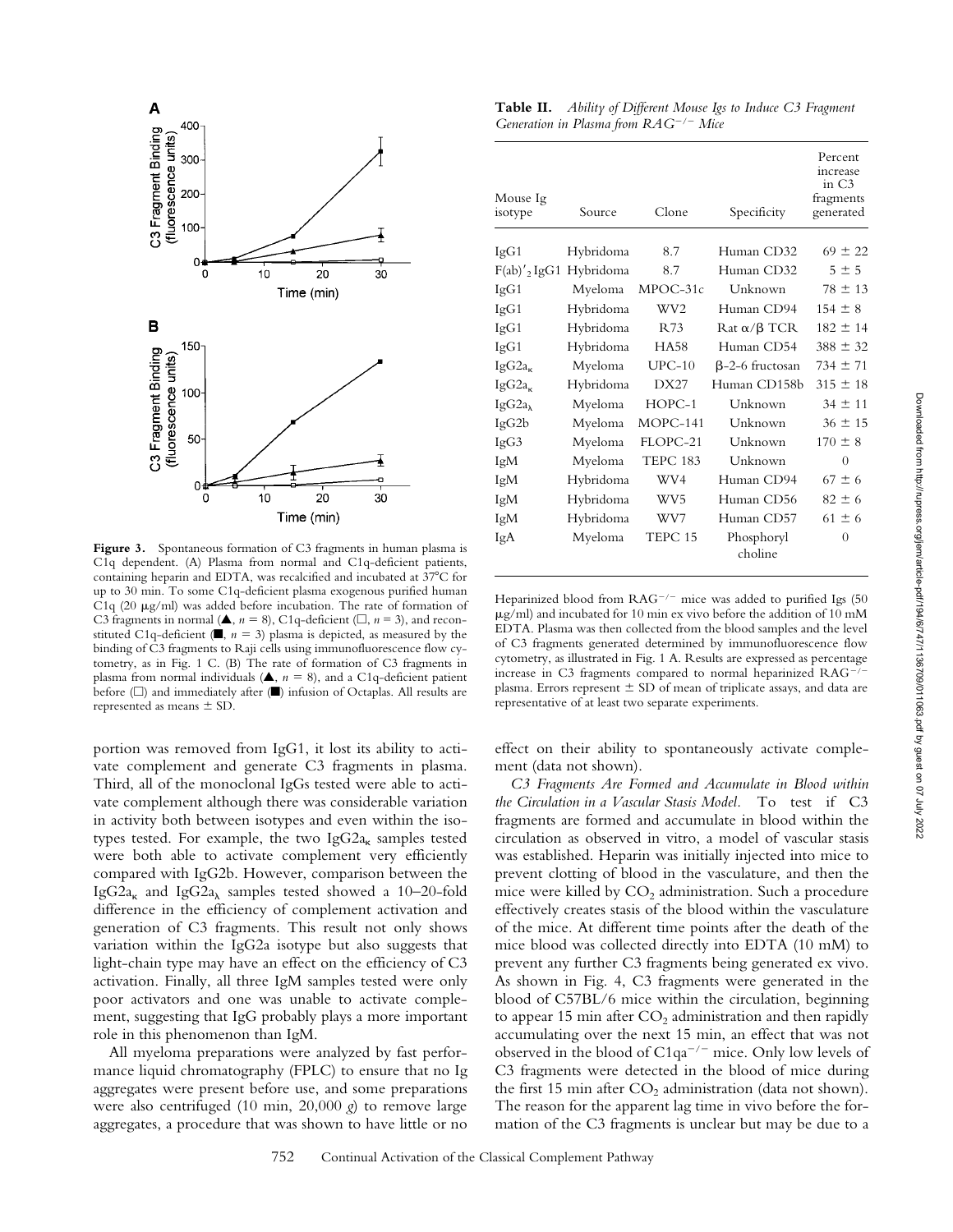

Figure 4. Formation of C3 fragments in mouse blood in vivo after vascular stasis requires the classical complement pathway. After injection of heparin (20 U) mice were killed by  $CO<sub>2</sub>$  exposure, blood was collected from the mice at appropriate times after death of the mice, and the plasma analyzed for C3 fragments by immunofluorescence flow cytometry, as shown in Fig. 1 A. The rate of C3 fragment formation was examined in the plasma of C57BL/6 mice ( $\blacksquare$ ) and C1qa<sup>-/-</sup> mice ( $\Box$ ). Error bars represent  $\pm$  SD of mean of triplicate assays. Data are representative of two separate experiments.

corresponding lag time in the induction of complete blood stasis and inactivation/saturation of clearance mechanisms. Table III summarizes the rate of formation of C3 fragments generated within the circulation in normal, complement component–deficient, and Ig-deficient mice after induction of vascular stasis, and shows parallel findings to those observed in plasma from these mice using the in vitro model (Table I). Spontaneous complement activation within the circulation was totally dependent on the classical complement pathway components C1q, C4, and C2, highly dependent on Ig, and partially dependent on the alternative complement pathway.

*Elevated C3 and C4 Levels in Mice and Humans with Complement Deficiencies.* C3 has been shown to be continually consumed by the alternative complement pathway due to a low level of spontaneous hydrolysis of the native C3 molecule (1, 2) that initiates formation of the alternative pathway C3 convertase. Consistent with this phenomenon, mice deficient in the alternative complement pathway  $(Bf^{-/-})$  had elevated levels of plasma C3 in comparison with wild-type C57BL/6 mice (Fig. 5 A,  $P = 0.0001$ ). Surprisingly, elevated plasma C3 levels were also detected in mice deficient in C1q (C1qa<sup>-/-</sup>) and plasma Ig (RAG<sup>-/-</sup>) compared with normal C57BL/6 mice (Fig. 5 A,  $P =$ 0.001,  $P \le 0.0001$ , respectively). The highest levels of plasma C3 were detected when mice were deficient in both the classical and alternative complement pathways  $(H2-Bf,C2^{-/-})$  in comparison with mice deficient in C1q  $(P = 0.0001)$  or factor B alone  $(P = 0.0001)$ . Although the absence of Ig in the  $RAG^{-/-}$  mice may explain the elevated C3 levels in these mice, it is also possible that other factors, including underlying infections, may also contribute to the raised C3 levels.

In humans, plasma C3 levels were not elevated in C1qdeficient patients (median 0.91, range 0.84–1.34 g/liter)

**Table III.** *Formation of C3 Fragments in Blood after Vascular Stasis Requires the Classical Complement Pathway and Plasma Ig*

| Mouse strain                             | Vascular stasis time |                  |  |
|------------------------------------------|----------------------|------------------|--|
|                                          | $15 \text{ min}$     | $30 \text{ min}$ |  |
| Normal                                   | $100 \pm 22$         | $100 \pm 11$     |  |
|                                          | $5 \pm 2$            | $4 \pm 2$        |  |
| Clqa <sup>-/-</sup><br>C4 <sup>-/-</sup> | $0 \pm 0$            | $0 \pm 0$        |  |
| $Bf^{-/-}$                               | $46 \pm 33$          | $19 \pm 2$       |  |
| $H2-Bf, C2^{-/-}$                        | $0 \pm 0$            | $0 \pm 0$        |  |
| $\mathrm{RAG}^{-/-}$                     | $13 \pm 2$           | $4 \pm 1$        |  |
|                                          |                      |                  |  |

Blood was collected from normal C57BL/6, complement component– deficient, and Ig-deficient ( $RAG^{-/-}$ ) mice, as in Fig. 4, and the level of C3 fragments generated 15 and 30 min after death determined by immunofluorescence flow cytometry, as illustrated in Fig. 1 A. Results are expressed as the percentage of C3 fragments present compared with the level generated in blood from normal C57BL/6 mice. All results are presented as means  $\pm$  SD, and data are representative of at least two separate experiments.

compared with normal individuals (median 0.97, range 0.84–1.27 g/liter), but plasma C4 levels were significantly elevated  $(P = 0.008)$  in the C1q-deficient patients (median 0.48, range 0.45–0.52 g/liter) compared with normal individuals (median 0.28, range 0.16–0.35 g/liter), consistent with previously published data (27, 28).

## **Discussion**

Activation of complement can occur via three pathways: the alternative, mannose-binding lectin, and classical. The alternative pathway has been shown to be continually undergoing a low level of spontaneous activation (1), whereas



Figure 5. Elevated plasma C3 levels in mice deficient in molecules essential for activation of both the classical and alternative complement pathways. Blood was collected from mice directly into EDTA and the level of plasma C3 determined by rocket immunoelectrophoresis. The plasma C3 levels from individual male C57BL/6 ( $\blacksquare$ ,  $n = 14$ ), Bf<sup>-/-</sup> ( $\bigcirc$ ,  $n = 20$ , C1qa<sup>-/-</sup> ( $\blacklozenge$ , n = 12), H2-Bf,C2<sup>-/-</sup> ( $\square$ , n = 9), and RAG<sup>-/-</sup>  $(\triangle, n = 12)$  mice is depicted, with horizontal bars denoting means. Similar trends in C3 levels were observed in female mice (data not shown).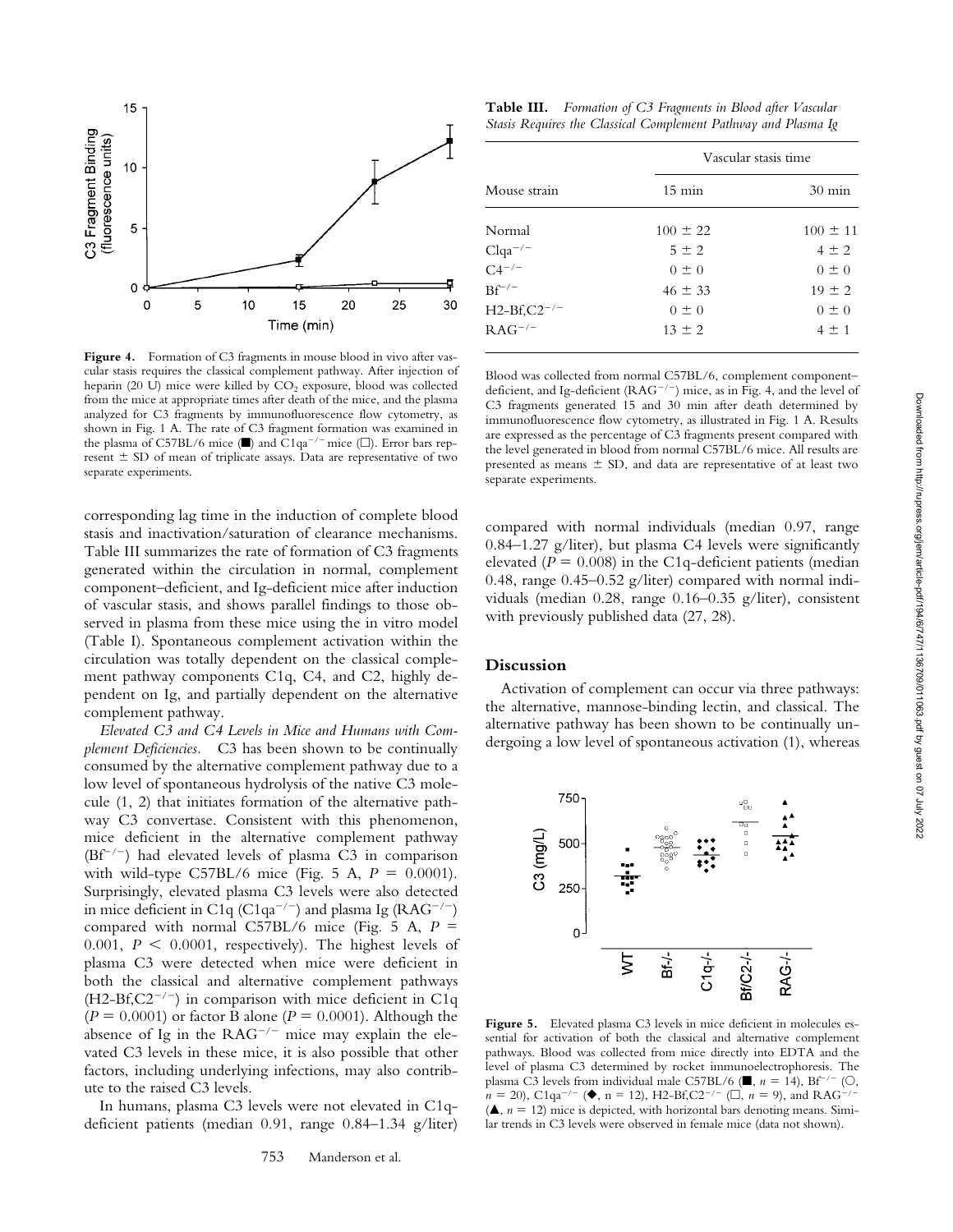the classical and lectin pathways have been thought to require specific pathogen recognition for activation (29). Lachmann and colleagues first hypothesized that, analogous to the "C3-tickover" of the alternative pathway, the classical pathway may also be activated via a C1-tickover mechanism (30). When they added oxidized C2, a form that allows the stable formation of the classical pathway C3 convertase C4oxyC2, to normal human serum spontaneous cleavage of C3 was observed. Our findings confirm the existence of this pathway and show that C3 is continually activated through the classical complement pathway in the plasma of mice and humans.

Our initial observations demonstrated that, immediately after isolation of blood from mice and humans, C3d fragments accumulated to high levels (Fig. 1). Complement activation and formation of C3 fragments occurred via the classical pathway, as shown in Fig. 2 and Table I, with no spontaneous C3 fragment generation in plasma deficient in C<sub>1q</sub> (C<sub>1qa</sub><sup>-/-</sup> mice), C<sub>4</sub> (C<sub>4</sub><sup>-/-</sup> mice), or plasma Ig  $(RAG^{-/-}$  mice). Furthermore, addition of exogenous Ig to the plasma from  $RAG^{-/-}$  mice restored spontaneous complement activation and the generation of C3 fragments to similar levels to those found in the plasma of normal C57BL/6 mice (Table II), demonstrating the crucial role of Ig and the classical complement pathway in C3 fragment generation. Although the initial activation of complement occurred through the classical pathway, the alternative pathway was also required as isolated deficiency in factor B  $(Bf^{-/-}$  mice) was associated with a decrease in the generation of C3 fragments (Table I). Presumably, C3 fragments generated through spontaneous activation of the classical pathway act to initiate alternative pathway C3 convertase formation, resulting in additional C3 consumption.

In humans, spontaneous complement activation and formation of C3 fragments also occurred via the classical pathway, as shown in Fig. 3 A by the absence of C3 fragment generation in plasma from C1q-deficient patients. The absence of spontaneous complement activation was solely due to a classical pathway deficiency as reconstitution of plasma from C1q-deficient patients, both in vitro by addition of purified C1q and in vivo by the infusion of Octaplas, was sufficient to restore the spontaneous generation of C3 fragments to levels above those observed in plasma from normal individuals (Fig. 3 B). The higher level of spontaneous complement activation observed, in comparison to normal donors, could have two explanations. The first is due to the increased levels of complement proteins in the pathway downstream to the deficient protein, allowing greater complement activation on restoration of the missing protein. The second explanation is that there may be elevated levels of circulating IC in the C1q-deficient individuals caused by abnormalities of IC processing known to occur in patients with hypocomplementaemia (31).

It should be noted that, due to the use of heparin as the anticoagulant in this study, the rate of spontaneous C3 fragment generation in mice, but not in humans, may have been underestimated, as demonstrated by the enhanced levels of C3 fragments generated in mouse plasma in the presence of hirudin. Such a result is not surprising as heparin is known to be anticomplementary (32–35).

In addition to observing the spontaneous formation of C3 fragments in plasma directly ex vivo, the fragments also formed within the circulation (Fig. 4, Table III). C3 fragments rapidly accumulated to high levels in the blood of  $C57BL/6$  mice killed by  $CO<sub>2</sub>$  administration (Fig. 4) after an initial 15-min lag phase, which presumably was required for establishment of complete blood stasis and inactivation/ saturation of clearance mechanisms for C3 fragments. This activation of complement was also dependent on the classical pathway and the presence of Ig, with the alternative pathway being required for normal levels of spontaneous C3 fragment generation (Table III), as observed in the ex vivo situation.

C3 is continually consumed through the "tick-over" activation of the alternative complement pathway (1, 2), therefore the absence of this pathway in factor B–deficient mice ( $Bf^{-/-}$ ) accounts for the elevated plasma C3 levels detected in these mice (Fig. 5). The observation that  $C1qa^{-/-}$ and Ig-deficient ( $RAG^{-/-}$ ) mice also had elevated plasma C3 levels (Fig. 5) suggests that under normal conditions C3 is additionally being consumed through the classical pathway, a hypothesis consistent with the in vitro and in vivo data. In addition, even higher levels of plasma C3 were detected in mice deficient in both the classical and alternative pathways  $(H2-Bf,C2^{-/-}$  mice) suggesting independent mechanisms of C3 consumption through the two activation pathways.

In humans, activation of complement in blood ex vivo is thought, at least in part, to be a consequence of complement activation by natural cold-reacting autoantibodies (agglutinins) (36, 37). However, the presence of cold agglutinins in blood is unable to explain the complement activation observed in our system. In the ex vivo assay employed the human and mouse blood was incubated at 37°C immediately after collection and at no stage, before the addition of EDTA, was it cooled to allow the autoantibodies to bind to erythrocytes and activate complement. In addition, most cold agglutinins characterized are of the IgM isotype, but IgG rather than IgM appears to be the dominant Ig isotype that induced spontaneous complement activation in these experiments.

It has previously been reported that in mice the classical complement pathway is activated most effectively by IgM after binding of antigen, with IgG2a, IgG2b, and IgG3 also being good activators, whereas IgG1 is a very poor activator of complement (10, 11). An intriguing aspect of this study is that there was a discrepancy between the ability of the different Ig isotypes to spontaneously activate C3 fragment generation, and their known ability to activate the classical complement pathway after antigen binding. For example, based on  $RAG^{-/-}$  plasma reconstitution experiments (Table II), IgG appears to be a better spontaneous activator of complement than IgM. In addition, IgG1 antibodies induced spontaneous activation of complement, an isotype believed to be a poor activator of complement via the classical pathway. The explanations for these findings is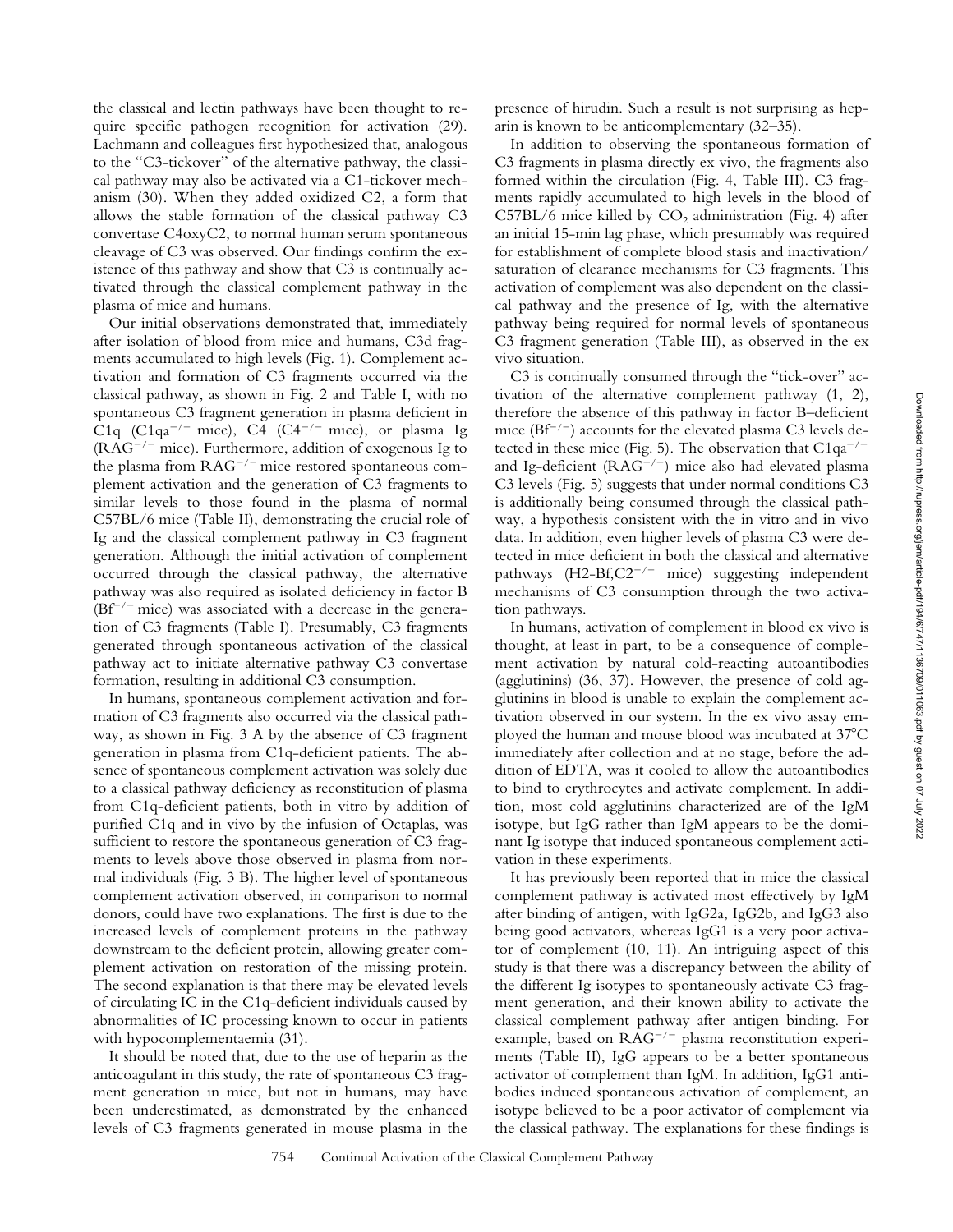not known. Possibly, secondary mediators may be involved that bind to and regulate the ability of antibodies to spontaneously activate complement. A potential candidate protein is histidine-rich glycoprotein (HRG) which has been shown to bind to the hinge region of some Igs, particularly IgGs, and also to bind C1q (38). Interestingly, the lightchain type  $(\kappa \text{ or } \lambda)$  of an antibody also affected its ability to spontaneously activate complement (Table II), and the affinity of HRG for IgG is also dramatically affected by whether the IgG contains  $\kappa$  or  $\lambda$  light chains (39).

In addition to isotype variation, individual mAbs of each isotype varied considerably in their ability to spontaneously activate complement. This point was most evident in comparisons between different IgG1 and IgG2a mAbs (Table II) which ranged from the poorest through to the best spontaneous activators of C3 fragment formation. As antibodies of the same isotype only differ from each other in two aspects, namely the antigen-specific variable region and the level and type of glycosylation, these properties must either individually or in combination account for the observed variations. Neuberger and Rajewsky (11) also observed some differences between individual monoclonal IgG2 and IgM antibodies in their ability to fix complement and could partially explain this discrepancy as being due to the variable region and thus the affinity of the antibodies for specific antigen, in this case NP (4-hydroxy-3-nitrophenyl)acetyl. In our system it is possible that the antibodies tested were recognizing self-antigens in plasma, and that variations in the affinity of the different mAbs for specific plasma autoantigens may account for some of the variations in the observed ability of the antibodies to spontaneously activate complement.

Two possible mechanisms could account for the spontaneous complement activation induced by plasma Ig. First, a continual low level of circulating IC may be present in plasma. This is consistent with the observation that plasma from C1q-deficient patients, that is known to contain high levels of circulating IC, exhibited much higher levels of spontaneous complement activation than normal individuals when reconstituted with C1q. However, as discussed earlier, the ability of different Ig isotypes to spontaneously activate complement varies from their known ability to activate the classical complement pathway when bound within IC. Thus, an alternative explanation is that Ig-dependent complement activation may occur in plasma in the absence of specific antigen, via the continual spontaneous formation of unstable Ig aggregates, a process enhanced by linker proteins like HRG. Such a view is supported by the fact that Fc–Fc interactions have been shown to spontaneously occur between IgG molecules in IC (40) and the well known ability of the Fc portion of Ig to aggregate and form crystals (41). This aggregation may be encouraged or initiated by vascular stasis. Complement activation would therefore be augmented at sites of inflammation at which there may be thrombosis and vascular stasis, leading to Ig aggregate formation, providing a favorable environment for the activation of complement.

In conclusion, these findings indicate that C3 is consumed

through the spontaneous activation of the classical complement pathway. This may represent an analogous mechanism to the continual tick-over of C3 via the alternative complement pathway. It may facilitate pathogen recognition by allowing the deposition of activated C3 fragments on foreign surfaces at sites of vascular stasis (1–4). An important corollary of this mechanism for spontaneous activation of the classical pathway, however, is that C3 fragments might accumulate after vascular stasis. This could contribute deleteriously to tissue injury in tissue infarction in which complement has been shown to play an important role (42, 43).

We are grateful to Dr. Mark Hulett for the 8.7 mouse mAbs and its F(ab'), fragments, and to Dr. Hilary Warren for the WV2, WV4, WV5, and WV7 mouse mAbs. Thanks also to Sabine Gruninger and Geoff Osborne from the John Curtin School of Medical Research Flow Cytometry Unit for their technical assistance.

This work was supported by Wellcome Trust Biomedical Research Collaboration grant 063106 and Wellcome Trust Programme grant 054838.

*Submitted: 28 June 2000 Revised: 27 June 2001 Accepted: 25 July 2001*

### **References**

- 1. Lachmann, P.J., and N.C. Hughes-Jones. 1984. Initiation of complement activation. *Springer Semin. Immunopathol.* 7:143– 162.
- 2. Pangburn, M.K., and H.J. Muller-Eberhard. 1980. Relation of putative thioester bond in C3 to activation of the alternative pathway and the binding of C3b to biological targets of complement. *J. Exp. Med.* 152:1102–1114.
- 3. Pangburn, M.K., D.C. Morrison, R.D. Schreiber, and H.J. Muller-Eberhard. 1980. Activation of the alternative complement pathway: recognition of surface structures on activators by bound C3b. *J. Immunol.* 124:977–982.
- 4. Law, S.K., and A.W. Dodds. 1990. C3, C4 and C5: the thioester site. *Biochem. Soc. Trans.* 18:1155–1159.
- 5. Liszewski, M.K., T.C. Farries, D.M. Lublin, I.A. Rooney, and J.P. Atkinson. 1996. Control of the complement system. *Adv. Immunol.* 61:201–283.
- 6. Cooper, N.R. 1985. The classical complement pathway: activation and regulation of the first complement component. *Adv. Immunol.* 37:151–216.
- 7. Dangl, J.L., T.G. Wensel, S.L. Morrison, L. Stryer, L.A. Herzenberg, and V.T. Oi. 1988. Segmental flexibility and complement fixation of genetically engineered chimeric human, rabbit and mouse antibodies. *EMBO J.* 7:1989–1994.
- 8. Isenman, D.E., K.J. Dorrington, and R.H. Painter. 1975. The structure and function of immunoglobulin domains. II. The importance of interchain disulfide bonds and the possible role of molecular flexibility in the interaction between immunoglobulin G and complement. *J. Immunol.* 114:1726–1729.
- 9. Ey, P.L., G.J. Russell-Jones, and C.R. Jenkin. 1980. Isotypes of mouse IgG - I. Evidence for "non-complement-fixing" IgG1 antibodies and characterization of their capacity to interfere with IgG2 sensitization of target red blood cells for lysis by complement. *Mol. Immunol.* 17:699–710.
- 10. Klaus, G.G., M.B. Pepys, K. Kitajima, and B.A. Askonas. 1979. Activation of mouse complement by different classes of